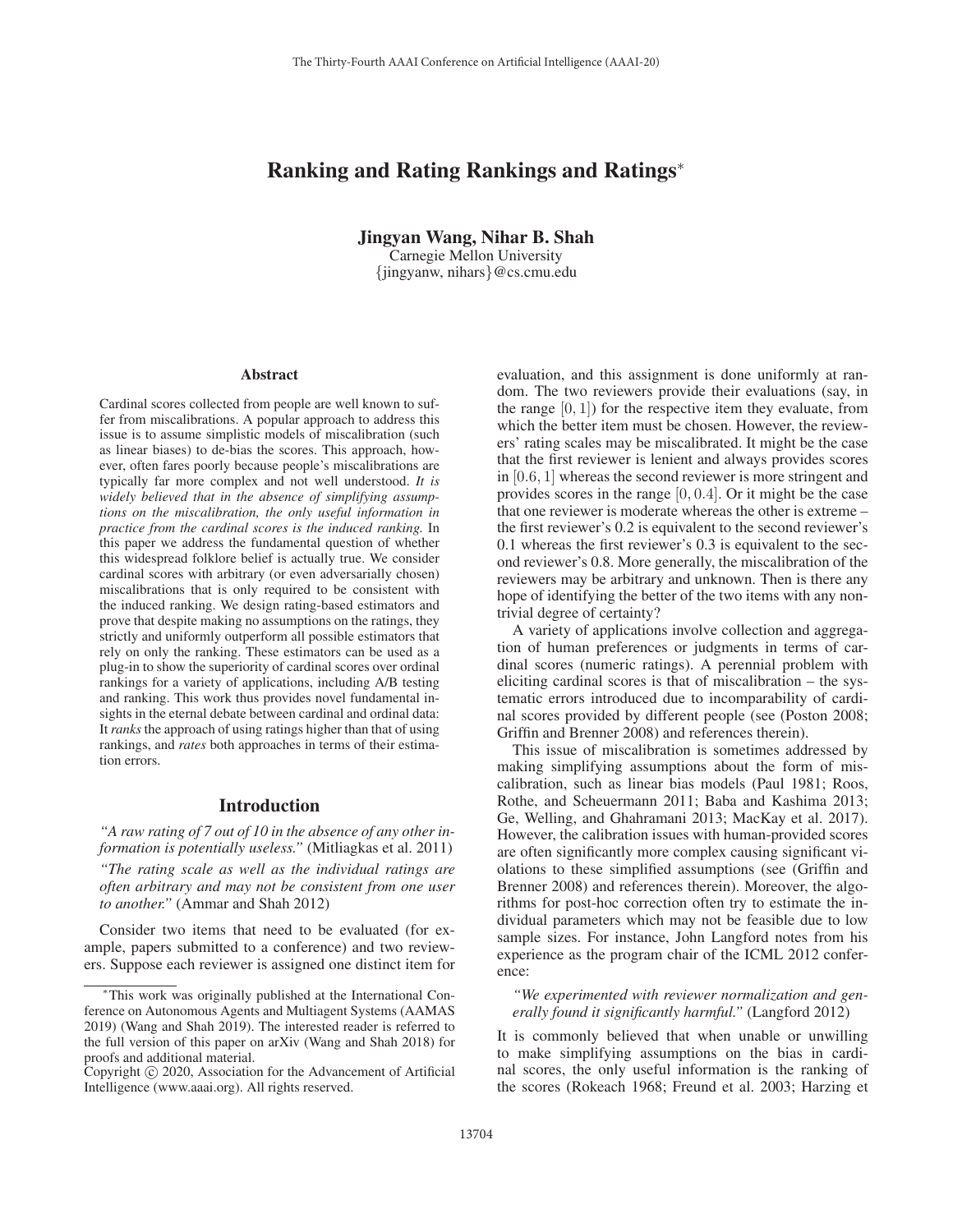al. 2009; Mitliagkas et al. 2011; Ammar and Shah 2012; Negahban, Oh, and Shah 2012). This perception gives rise to a second approach towards handling miscalibrations – that of using only the induced ranking or otherwise directly eliciting a ranking and not scores from the use. As noted by Freund et al.:

*"[Using rankings instead of ratings] becomes very important when we combine the rankings of many viewers who often use completely different ranges of scores to express identical preferences."* (Freund et al. 2003)

These motivations have spurred a long line of literature on analyzing data that takes the form of partial or total rankings of items (Cook et al. 2007; Baskin and Krishnamurthi 2009; Ammar and Shah 2012; Negahban, Oh, and Shah 2012; Rajkumar et al. 2015; Shah et al. 2016; Shah and Wainwright 2018).

In this paper, we contest this widely held belief by addressing the following two fundamental questions:

- In the absence of simplifying modeling assumptions on the miscalibration, is there any estimator (based on the scores) that can outperform estimators based on the induced rankings?
- If only one evaluation per reviewer is available, and if each reviewer may have an arbitrary miscalibration, is there hope of estimation better than random guessing?

Our theory shows that the answer to both questions is "Yes". One need not make simplifying assumptions about the miscalibration and yet guarantee a performance superior to that of any estimator that uses only the induced rankings.

In more detail, we consider settings where a number of people provide cardinal scores for one or more from a collection of items. The calibration of each reviewer is represented by an unknown monotonic function that maps the space of true values to the scores given by this reviewer. These functions are arbitrary and may even be chosen adversarially. We present a class of estimators based on cardinal scores given by the reviewers which *uniformly* outperforms any estimator that uses only the induced rankings. A compelling feature of our estimators is that they can be used as a plug-in to improve ranking-based algorithms in a variety of applications, such as A/B testing and ranking.

The techniques used in our analyses draw inspiration from Stein's shrinkage (Stein 1956; James and Stein 1961) and empirical Bayes (Robbins 1956). Our setting with 2 reviewers and 2 papers presented subsequently in the paper carries a close connection to the classic two-envelope problem (for a survey on the two-envelope problem, see (Gnedin 2016)), and our estimator in this setting is similar in spirit to the randomized strategy (Cover 1987) proposed by Thomas Cover.

Our work provides a new perspective on the eternal debate between cardinal scores and ordinal rankings. It is often believed that ordinal rankings are a panacea for the miscalibration issues with cardinal scores. Here we show that *ordinal estimators are not only statistically inadmissible (that is, Pareto-inefficient), they are also strictly and uniformly beaten by our cardinal estimators*. Our results thus uncover a new point on the tradeoff between cardinal and ordinal data

collection. The theoretical results and insights established in this paper are envisaged to serve as a crucial building block towards the design of rating-based estimators under more benign assumptions on miscalibrations, and for more complex settings of data collection, in the future.

# Preliminaries

Consider a set of *n* items denoted as  $\{1,\ldots,n\}$  or  $[n]$  in short. Each item  $i \in [n]$  has an unknown value  $x_i \in \mathbb{R}$ . For ease of exposition, we assume that all items have distinct values. There are m reviewers  $\{1,\ldots,m\}$  and each reviewer evaluates a subset of the items. The calibration of any reviewer  $j \in [m]$  is given by an unknown, strictly-increasing function  $f_i : \mathbb{R} \to \mathbb{R}$ . When reviewer j evaluates item i, the reported score is  $f_j(x_i)$ . We make no other assumptions on the calibration functions  $f_1, \ldots, f_m$ . We use the notation  $\succ$ to represent a relative order of any items, for instance, we use " $1 \succ 2$ " to say that item 1 has a greater value (ranked higher) than item 2. We assume that m and n are finite.

Every reviewer is assigned one or more items to evaluate. We denote the assignment of items to reviewers as  $A = (S_1, \ldots, S_m)$ , where  $S_j \subseteq [n]$  is the set of items assigned to reviewer  $j \in [m]$ . We use the notation  $\Pi$  to represent the set of all permutations of *n* items. We let  $\pi^* \in \Pi$ denote the ranking of the n items induced by their respective values  $(x_1,...,x_n)$ , such that  $x_{\pi^*(1)} > x_{\pi^*(2)} > \cdots >$  $x_{\pi^*(n)}$ . The goal is to estimate this underlying "true" ranking  $\pi^*$  from the evaluations of the reviewers. We consider two types of settings: an ordinal setting where estimation is performed using the rankings induced by each reviewer's reported scores, and a cardinal setting where the estimation is performed using the reviewers' scores (which can have an arbitrary miscalibration and only need to be consistent with the rankings). Formally:

- Ordinal: Each reviewer  $j$  reports a total ranking among the items in  $S_i$ , that is, the ranking of the items induced by the values  $\{f_j(x_i)\}_{i\in S_j}$ . An ordinal estimator observes the assignment A and the rankings reported by all reviewers.
- Cardinal: Each reviewer  $j$  reports the scores for the items in  $S_j$ , that is, the values of  $\{f_j(x_i)\}_{i\in S_j}$ . A cardinal estimator observes the assignment A and the scores reported by all reviewers.

In order to compare the performance of different estimators, we use the notion of *strict uniform dominance*. Informally, we say that one estimator strictly uniformly dominates another if it incurs a strictly lower risk for all possible choices of the miscalibration functions and the item values.

In more detail, suppose that you wish to show that an estimator  $\hat{\pi}_1$  is superior to estimator  $\hat{\pi}_2$  with respect to some matric for estimating  $\pi^*$ . However, there is a closer of metric for estimating  $\pi^*$ . However, there is a clever adversary who intends to thwart your attempts. The adversary can choose the miscalibration functions of all reviewers  ${f_1,\ldots,f_m}$ , the true ranking  $\pi^*$  of the items, and the values of all items  $\{x_1, \ldots, x_n\}$ . The only constraints in this choice are that the miscalibration functions  $f_1, \ldots, f_m$  must be strictly monotonic and that the item values  $x_1, \ldots, x_n$ should induce the ranking  $\pi^*$  (such that  $x_{\pi^*(1)} > x_{\pi^*(2)} >$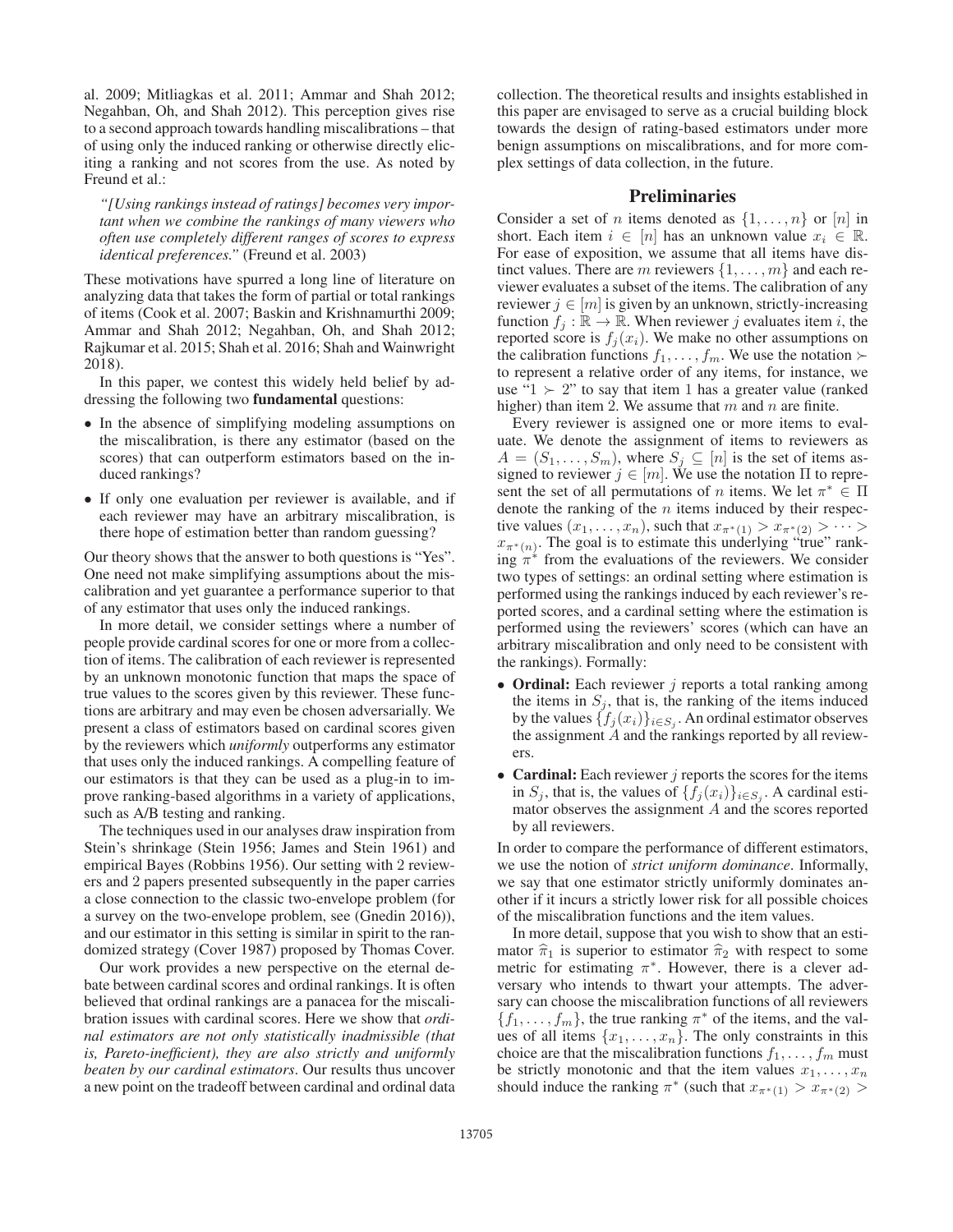$\cdots > x_{\pi^{*}(n)}$ ). The items are then assigned to reviewers according to the (possibly random) assignment A. The reviewers now provide their ordinal or cardinal evaluations as described earlier, and the two estimators  $\hat{\pi}_1$  and  $\hat{\pi}_2$  use these<br>evolutions to compute their estimates. We say that estimaevaluations to compute their estimates. We say that estimator  $\hat{\pi}_1$  strictly uniformly dominates  $\hat{\pi}_2$ , if  $\hat{\pi}_1$  always incurs a strictly emailler (expected) error than  $\hat{\pi}$ . Formally, strictly smaller (expected) error than  $\hat{\pi}_2$ . Formally:

**Definition 1** (Strict uniform dominance). Let  $\hat{\pi}_1$  and  $\hat{\pi}_2$  be *two estimators for the true ranking* π<sup>∗</sup>. *Estimator*  $\hat{\pi}_1$  *is said*<br>to strictly uniformly dominate attington  $\hat{\pi}$  with respect to a *to strictly uniformly dominate estimator*  $\hat{\pi}_2$  *with respect to a civen loss function*  $I : \Pi \times \Pi \to \mathbb{R}$  *if given loss function*  $L : \Pi \times \Pi \rightarrow \mathbb{R}$  *if* 

$$
\mathbb{E}[L(\pi^*, \hat{\pi}_1)] < \mathbb{E}[L(\pi^*, \hat{\pi}_2)],
$$

*for all*  $\pi^*$  *and all permissible*  $\{f_1, \ldots, f_m, x_1, \ldots, x_n\}$ *. The expectation is taken over any randomness in the assignment* A *and the estimators.*

Note that strict uniform dominance is a stronger notion than comparing estimators in terms of their minimax (worst-case) or average-case risks. Moreover, if an estimator  $\hat{\pi}_2$  is strictly<br>uniformly dominated by some estimator  $\hat{\pi}_1$ , then the estimator uniformly dominated by some estimator  $\hat{\pi}_1$ , then the estima-<br>ten  $\hat{\pi}_2$  is etatistically inedmissible (see (Wesserman 2010) tor  $\hat{\pi}_2$  is statistically inadmissible (see (Wasserman 2010, Definition 12.17) for the definition of statistical inadmissibility). Finally, for ease of exposition, we focus on the 0-1 loss,  $L(\pi^*, \pi) = \mathbb{1}\{\pi^* \neq \pi\}.$ 

# A canonical setting

Consider a canonical setting that involves two items and two reviewers (that is,  $n = 2$ ,  $m = 2$ ), where each reviewer evaluates one of the two items. The ideas in this setting are directly applicable towards designing uniformly superior estimators for other applications.

In this canonical setting, each of the two reviewers evaluates one of the two items chosen uniformly at random without replacement, that is, the assignment  $A$  is chosen uniformly at random from the two possibilities  $(S_1 = 1, S_2 =$ 2) and  $(S_1 = 2, S_2 = 1)$ . Since each reviewer is assigned only one item, the ordinal data is vacuous. Then the natural ordinal baseline is an estimator which makes a guess uniformly at random:

$$
\widehat{\pi}_{\text{can}}(A, \{\}) = \begin{cases} 1 \succ 2 & \text{with probability } 0.5 \\ 2 \succ 1 & \text{with probability } 0.5. \end{cases}
$$

In the cardinal setting, let  $y_1$  denote the score reported for item 1 by its respective reviewer, and let  $y_2$  denote the score for item 2 reported by its respective reviewer. Since the calibration functions are arbitrary (and may be adversarial), it appears hopeless to obtain information about the relative ordering of  $x_1$  and  $x_2$  from just this data. Indeed, as we show below, standard estimators such as the sign test — ranking the items in terms of their reviewer-provided scores — provably fail to achieve this goal. More generally, the following theorem holds for all deterministic estimators, that is, estimators given by deterministic mappings from  $\{A, y_1, y_2\}$  to the set  $\{1 \succ 2, 2 \succ 1\}$ .

Theorem 2. *No deterministic (cardinal or ordinal) estimator can strictly uniformly dominate the random-guessing es*timator  $\widehat{\pi}_{can}$ .

This theorem demonstrates the difficulty of this problem by ruling out all deterministic estimators. Our original question still remains: is there any estimator that can strictly uniformly outperform the random-guessing ordinal baseline?

We show that the answer is yes, with the construction of a randomized estimator denoted as  $\tilde{\pi}_{\text{can}}^{\text{our}}$ . This estimator is based on a function  $w : [0, \infty) \to [0, 1)$  which may be chosen as any arbitrary strictly-increasing function. For inchosen as any arbitrary strictly-increasing function. For instance, one could choose  $w(x) = \frac{x}{1+x}$  or w as the sigmoid<br>function. Given the scores  $u_1, u_2$  reported for the two items function. Given the scores  $y_1, y_2$  reported for the two items, let  $\hat{i}^{(1)} \in \text{argmax}_{i \in \{1,2\}} y_i$  denote the item which receives the higher score, and let  $\hat{i}^{(2)}$  denote the remaining item (with the herber out the remaining destinator out ties broken uniformly). Then our randomized estimator outputs:

$$
\widetilde{\pi}_{\text{can}}^{\text{our}}(A, y_1, y_2) = \begin{cases} \widehat{i}^{(1)} \succ \widehat{i}^{(2)} \text{with probability } \frac{1 + w(|y_1 - y_2|)}{2} \\ \widehat{i}^{(2)} \succ \widehat{i}^{(1)} \text{otherwise.} \end{cases} (1)
$$

Note that the the output of this estimator is independent of the assignment A.

As an example, suppose that the values of the two items are  $(x_1 = 4, x_2 = 7)$ . Suppose the calibration function  $f_1$  of reviewer 1 maps the values of these two items to  $(f_1(x_1))$  $1, f_1(x_2) = 5$ , and the calibration function  $f_2$  of reviewer 2 maps them to  $(f_2(x_1) = 6, f_2(x_2) = 8)$ . Now we observe the ratings  $(y_1 = 1, y_2 = 8)$  with probability 0.5, in which case the estimator reports item 2 as greater with probability  $\frac{1+w(7)}{2}$ . With probability 0.5, we observe  $(y_1 = 6, y_2 = 5)$ ,<br>in which case the estimator reports item 2 as greater with in which case the estimator reports item 2 as greater with probability  $1 - \frac{1+w(1)}{2} = \frac{1-w(1)}{2}$ . Since the function w is strictly-increasing we have  $w(7) > w(1)$ . Using this fact strictly-increasing, we have  $w(7) > w(1)$ . Using this fact and averaging the outcomes over these two cases yields a and averaging the outcomes over these two cases yields a probability of success strictly greater than 0.5. The following theorem now proves this result formally.

**Theorem 3.** The randomized estimator  $\tilde{\pi}_{can}^{our}$  strictly uniformly dominates the random quessing baseline  $\hat{\pi}_{can}$  $f$ *ormly dominates the random-guessing baseline*  $\widehat{\pi}_{can}$ .

The contrast between deterministic estimators and randomized estimators arises from the fact that a deterministic estimator "commits" to an action (deciding which item has a greater value). It performs well if the situation is aligned with this action (when the scores under miscalibration are consistent with the true ordering of the two items). However, due to its prior commitment it may fail if the situation is not aligned. In contrast, a randomized estimator balances out good and bad cases. The probability of the good case (correct estimation) is greater than the probability of the bad case (incorrect estimation) for the randomized estimator (1), because it exploits the monotonic structure of the calibration functions, whereas this structure is lost in ordinal data.

### Additional results in the arXiv version

The analysis for the canonincal setting conveys the key ideas underlying more general results. We now outline additional material that is included in the arXiv version of this paper (Wang and Shah 2018):

• Noisy setting: a setting with noisy observations  $(y =$  $f(x)$  + noise).